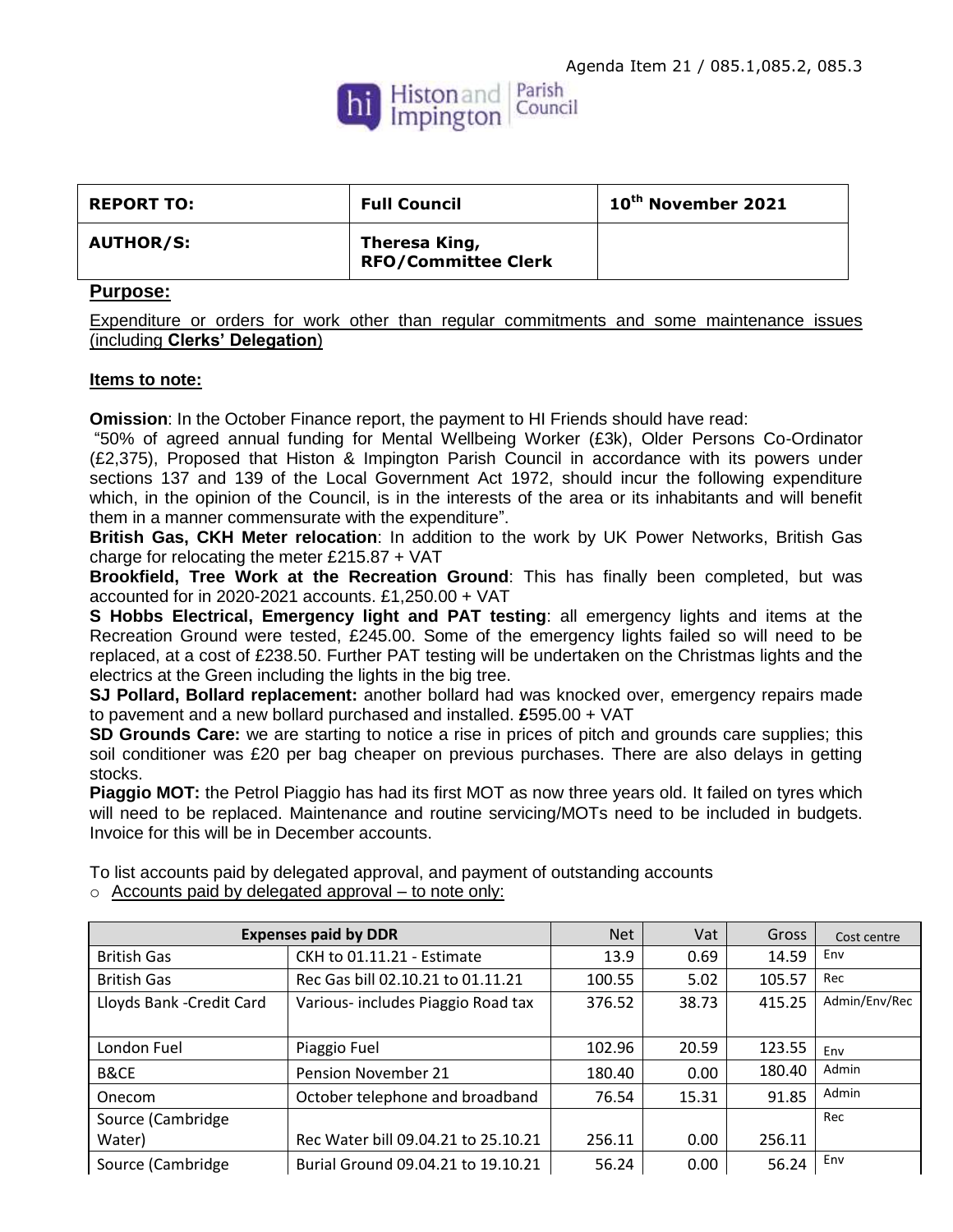| Water)            |                                   |          |       |          |          |
|-------------------|-----------------------------------|----------|-------|----------|----------|
| Source (Cambridge | Homefield Park 09.04.21 to        |          |       |          | Env      |
| Water)            | 08.10.21                          | 16.77    | 0.00  | 16.77    |          |
| <b>EON</b>        | <b>Street Lighting November21</b> | 42.23    | 2.11  | 44.34    | Highways |
| <b>Total</b>      |                                   | 1,222.22 | 82.45 | 1.304.67 |          |

| <b>Accounts for Approval</b>    |                                                                                                                                                                                                                                                                                                                                                                                                                                           |            |        |              |                    |
|---------------------------------|-------------------------------------------------------------------------------------------------------------------------------------------------------------------------------------------------------------------------------------------------------------------------------------------------------------------------------------------------------------------------------------------------------------------------------------------|------------|--------|--------------|--------------------|
| <b>Expenses paid by BACS</b>    | <b>Description</b>                                                                                                                                                                                                                                                                                                                                                                                                                        | <b>Net</b> | Vat    | <b>Total</b> | <b>Cost Centre</b> |
|                                 | <b>Trade Waste Recreation Ground</b>                                                                                                                                                                                                                                                                                                                                                                                                      |            |        |              |                    |
| Amey Cespa                      | Sep/Oct. 21                                                                                                                                                                                                                                                                                                                                                                                                                               | 167.00     | 33.4   | 200.40       | Rec/Env            |
|                                 | <b>Trade Waste Burial Ground</b>                                                                                                                                                                                                                                                                                                                                                                                                          |            |        |              |                    |
| Amey Cespa                      | Sep/Oct 21                                                                                                                                                                                                                                                                                                                                                                                                                                | 83.50      | 16.70  | 100.20       | Env                |
| <b>Avocet Cleaning Services</b> | October including 2nd room clean                                                                                                                                                                                                                                                                                                                                                                                                          | 872.67     | 174.53 | 1,047.20     | Rec/Admin          |
| <b>SLCC</b>                     | <b>Clerk Annual Membership</b>                                                                                                                                                                                                                                                                                                                                                                                                            | 262.00     | 0.00   | 262.00       | Admin              |
| <b>UK Power Networks</b>        | <b>CKH Electric installation</b>                                                                                                                                                                                                                                                                                                                                                                                                          | 2919.00    | 583.80 | 3,502.80     | S106               |
| <b>British Gas</b>              | <b>CKH Meter relocation</b>                                                                                                                                                                                                                                                                                                                                                                                                               | 215.87     | 43.17  | 259.04       | S106               |
| <b>Ben Burgess</b>              | Hedgetrimmers                                                                                                                                                                                                                                                                                                                                                                                                                             | 969.00     | 193.80 | 1,162.80     | Reserve            |
| Berrycroft                      | <b>Grass Seed</b>                                                                                                                                                                                                                                                                                                                                                                                                                         | 95.00      | 0.00   | 95.00        | Rec                |
| <b>Brookfield</b>               | Tree Work at Rec                                                                                                                                                                                                                                                                                                                                                                                                                          | 1,250.00   | 250.00 | 1,500.00     | Rec                |
| <b>CBS</b>                      | Paper                                                                                                                                                                                                                                                                                                                                                                                                                                     | 31.47      | 6.29   | 37.76        | Admin              |
| <b>CSA</b>                      | <b>Cleaning Supplies</b>                                                                                                                                                                                                                                                                                                                                                                                                                  | 26.97      | 5.39   | 32.36        | Rec                |
| <b>CSA</b>                      | <b>Cleaning Supplies</b>                                                                                                                                                                                                                                                                                                                                                                                                                  | 79.80      | 15.96  | 95.76        | Rec                |
| <b>ESPO</b>                     | Stationery                                                                                                                                                                                                                                                                                                                                                                                                                                | 15.55      | 3.11   | 18.66        | Admin              |
| <b>ESPO</b>                     | Stationery                                                                                                                                                                                                                                                                                                                                                                                                                                | 1.60       | 0.32   | 1.92         | Admin              |
| Munro                           | Site maintenance visit                                                                                                                                                                                                                                                                                                                                                                                                                    | 820.00     | 164.00 | 984.00       | Rec                |
| <b>SD Grounds Care</b>          | Soil conditioner                                                                                                                                                                                                                                                                                                                                                                                                                          | 162.00     | 32.40  | 194.40       | Rec                |
| SD Grounds Care                 | Additional Soil conditioner                                                                                                                                                                                                                                                                                                                                                                                                               | 324.00     | 64.80  | 388.80       | Rec                |
| S Hobbs Electrical              | <b>Emergency light and PAT testing</b>                                                                                                                                                                                                                                                                                                                                                                                                    | 245.00     | 0.00   | 245.00       | Rec                |
| <b>Travis Perkins</b>           | Posts for allotment numbers                                                                                                                                                                                                                                                                                                                                                                                                               | 52.64      | 10.52  | 63.16        | Env                |
| <b>HI Friends</b>               | 50% of agreed annual funding for<br>Mental Wellbeing Worker (£3k).<br>Proposed that Histon & Impington Parish<br>Council in accordance with its powers under<br>sections 137 and 139 of the Local Government<br>Act 1972, should incur the following<br>expenditure which, in the opinion of the<br>Council, is in the interests of the area or its<br>inhabitants and will benefit them in a manner<br>commensurate with the expenditure | 1,500.00   | 0.00   | 1,500.00     | S137               |
| S J Pollard                     | <b>Bollard replacement</b>                                                                                                                                                                                                                                                                                                                                                                                                                | 595.00     | 119.00 | 714.00       | Env                |
| S J Pollard                     | Ground maintenance Rec                                                                                                                                                                                                                                                                                                                                                                                                                    | 288.00     | 57.60  | 345.60       | Rec                |
| Strike UK Ltd                   | Lightning Protection system repair                                                                                                                                                                                                                                                                                                                                                                                                        | 430.24     | 86.05  | 516.29       | Rec                |
| <b>Blachere UK Ltd</b>          | Christmas lights                                                                                                                                                                                                                                                                                                                                                                                                                          | 1,615.24   | 323.05 | 1,938.29     | Cap Bid            |